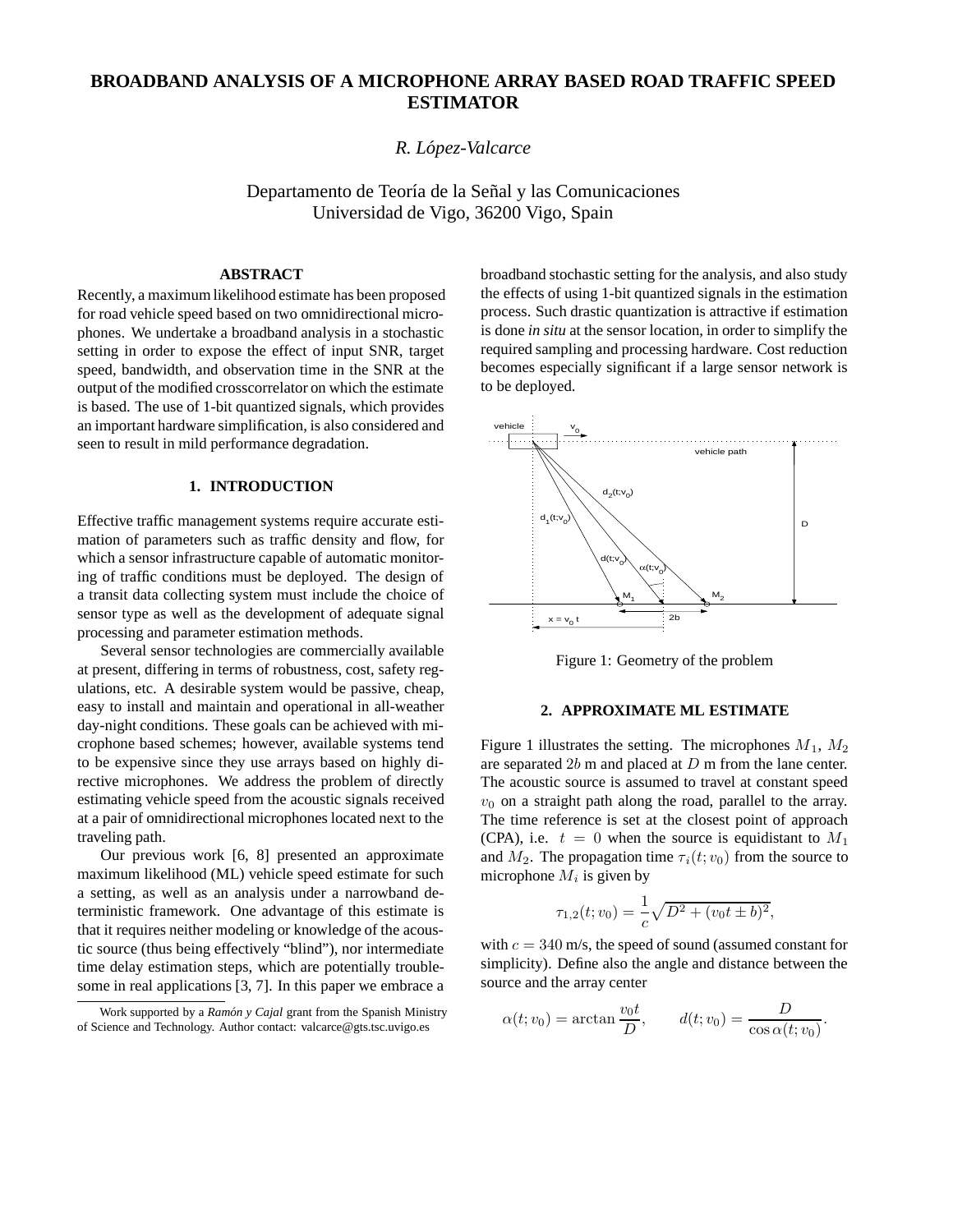Let the sound wave emitted by the vehicle be  $s(t)$ . Taking into account the attenuation of sound with distance, the signal received at  $M_i$  within the observation window  $[-T/2,T/2]$  is

$$
r_i(t) = s_i(t) + w_i(t)
$$
  
= 
$$
\frac{s(t - \tau_i(t; v_0))}{(d(t; v_0)/D)} + w_i(t), \quad |t| \leq T/2, \quad (1)
$$

with  $w_1(\cdot)$ ,  $w_2(\cdot)$  additive noise processes, assumed stationary, independent, zero-mean jointly Gaussian with psd  $N_0/2$  W/Hz in the band  $|f| < f_s/2$  ( $f_s$  = sampling frequency). The problem is to estimate  $v_0$  given the observed signals  $r_i(t)$ , and without knowledge of the sound wave  $s(t)$ or its power spectrum.

In [6, 8] an approximate ML estimate was derived. It is given by  $\hat{v}_0 = \arg \max_v \psi(v)$ , where

$$
\psi(v) \stackrel{\Delta}{=} \frac{1}{T} \int_{-T/2}^{T/2} r_1(t - \delta \tau(t; v)) r_2(t) dt, \tag{2}
$$

with the differential time delay (DTD)  $\delta\tau(t; v)$  defined as

$$
\delta\tau(t;v) \stackrel{\Delta}{=} -\frac{2b}{c} \frac{\sin \alpha(t;v)}{1 - \frac{v}{c} \sin \alpha(t;v)}.
$$
 (3)

This estimate is based on the fact that, taking into account source motion,  $s_2(t) \approx s_1(t - \delta \tau(t; v_0))$  is satisfied. It exploits knowledge of the DTD parametric dependence with v to accordingly time-compand the signal  $r_1(t)$  before performing the crosscorrelation (2), which must be computed over the whole observation window for each candidate speed.

### **3. UNQUANTIZED SIGNALS**

We proceed to derive expressions of the mean and variance of the crosscorrelator output for a broadband acoustic signature, assuming no quantization.

### **3.1.** Expected value of  $\psi(v)$

Modeling the acoustic wave  $s(\cdot)$  as a realization of a WSS stochastic process with autocorrelation  $R_s(\tau)$  and psd  $G_s(f)$ , the expected value of  $\psi(v)$  is given by

$$
E[\psi(v)] = \frac{1}{T} \int_{-T/2}^{T/2} E[r_1(t - \delta \tau(t; v))r_2(t)]dt
$$
  

$$
\approx \frac{1}{T} \int_{-T/2}^{T/2} \frac{R_s[\Delta^2 \tau(t; v_0, v)]}{d^2(t; v_0)/D^2} dt
$$
(4)

where

$$
\Delta^2 \tau(t; v_0, v) \stackrel{\Delta}{=} -\frac{2b}{c} [\sin \alpha(t; v_0) - \sin \alpha(t; v)] \qquad (5)
$$

and a first-order approximation of  $\tau_1(t - \delta \tau(t; v); v_0)$  has been used, as in [6]. It is also shown in [6] that (5) can be accurately approximated as

$$
\Delta^2 \tau(t; v_0, v) \approx q \sin[2 \arctan(zt)], \tag{6}
$$

where

$$
q \stackrel{\Delta}{=} \frac{b(v - v_0)}{c\sqrt{2v_0v}}, \qquad z \stackrel{\Delta}{=} \frac{\sqrt{2v_0v}}{D}.
$$
 (7)

Writing  $R_s[\Delta^2 \tau]$  in terms of  $G_s(f)$  in (4), changing the order of integration and using the expansions

$$
f(r\sin x) = \sum_{k} J_k(r) f(kx),
$$

where  $f(\cdot)$  is either  $\sin(\cdot)$  or  $\cos(\cdot)$  and  $J_k$  is the k-th order Bessel function, then after retaining only the dominant term in the summation one obtains

$$
E[\psi(v)] \approx \frac{2\alpha_0}{\tan \alpha_0} \int_0^\infty G_s(f) J_0(2\pi f q) df, \qquad (8)
$$

where

$$
\alpha_0 \stackrel{\Delta}{=} \alpha(T/2; v_0)
$$

is the *angular aperture*. Thus  $E[\psi(v)]$  can be seen as the scaled *Hankel transform* [5] of  $G_s(f)/f$  evaluated at q.

Assume that  $s(\cdot)$  is a bandpass process centered in  $f_c$ and with bandwidth B, i.e.

$$
G_s(f) = \begin{cases} S_0/2, & |f \pm f_c| < B/2, \\ 0, & \text{otherwise.} \end{cases} \tag{9}
$$

The corresponding integral (8) has no closed-form solution. However, since  $R_s(\tau) = S_0 B \operatorname{sinc}(B\tau) \cos(2\pi f_c \tau)$ , then from  $(6)$ ,

$$
R_s[\Delta^2 \tau(t; v_0, v)]
$$
  
\n
$$
\approx S_0 B \frac{\sin[\pi Bq \sin(2 \arctan z t)]}{\pi Bq \sin(2 \arctan z t)}
$$
  
\n
$$
\times \cos[2\pi f_c q \sin(2 \arctan z t)]
$$
  
\n
$$
= S_0 B \sum_{k=-\infty}^{\infty} \frac{J_k(\pi Bq)}{\pi Bq} \frac{\sin(2k \arctan z t)}{\sin(2 \arctan z t)}
$$
  
\n
$$
\times \sum_{n=-\infty}^{\infty} J_n(2\pi f_c q) \cos(2n \arctan z t).
$$
 (10)

Retaining only the dominant terms in the summations ( $n =$ 0 and  $k = \pm 1$ ), substituting back in (4) and integrating, one obtains

$$
E[\psi(v)] \approx \frac{\alpha_0}{\tan \alpha_0} S_0 B \operatorname{comb}(Bq) J_0(2\pi f_c q), \qquad (11)
$$

where

$$
\operatorname{comb}(x) \stackrel{\Delta}{=} \frac{2J_1(\pi x)}{\pi x}
$$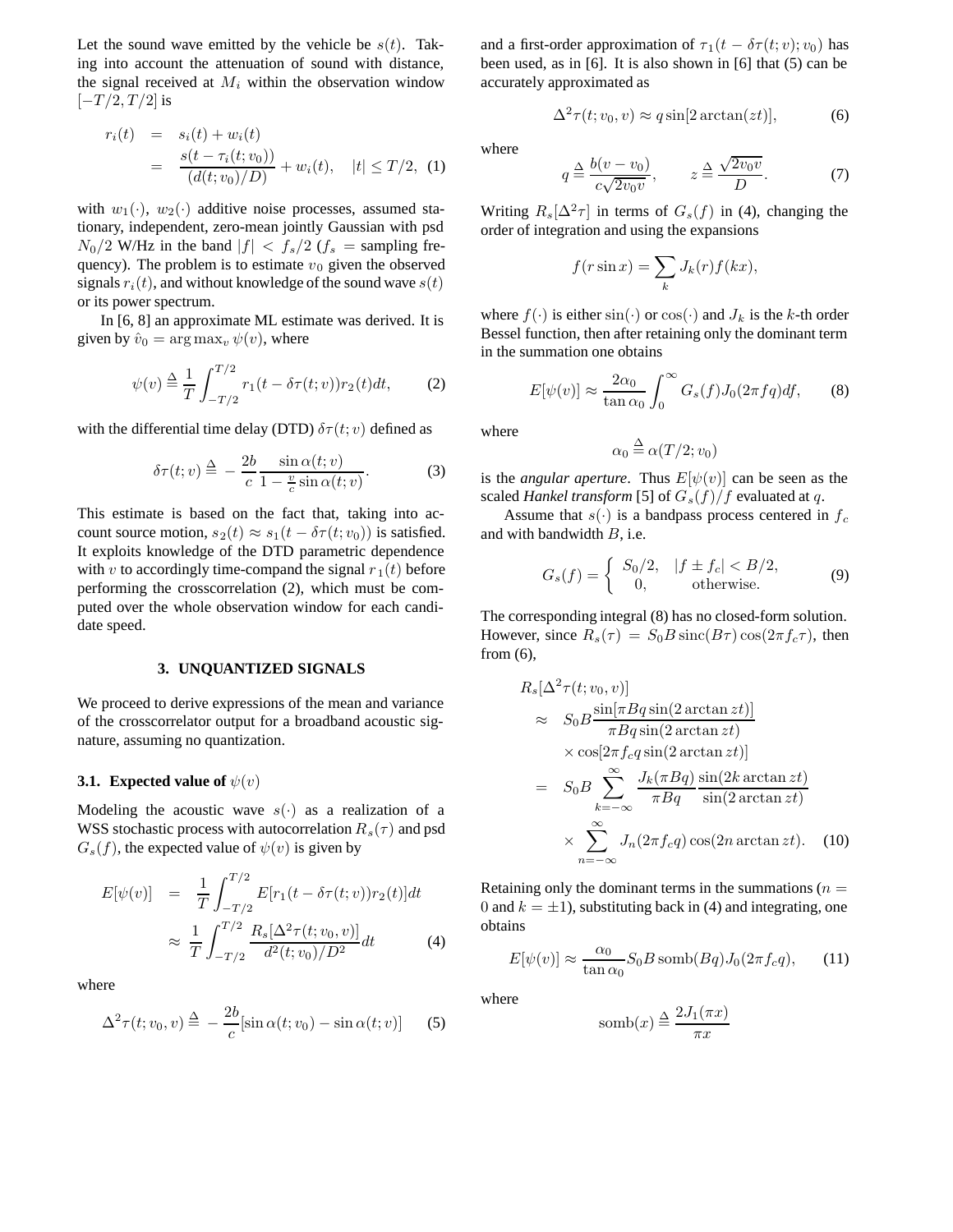is the sombrero function [5]. (11) depends on  $v$  and  $v_0$  via q; it peaks at  $v = v_0$  since in that case  $q = 0$ . The somb and  $J_0$  factors reflect the influence of bandwidth  $B$  and central frequency  $f_c$  respectively. As  $f_c$  increases, the main lobe of the  $J_0$  factor becomes narrower. The somb factor has the effect of attenuating the lateral lobes, more so as  $B$  increases.



Figure 2: Output SNR vs. target speed. Lowpass signal and noises with  $\vec{B} = 5$  KHz and  $\sigma_s^2 / \sigma_w^2 = -10$  dB.

#### **3.2. Variance of**  $\psi(v_0)$

If the signal and noise processes are lowpass Gaussian with bandwidth B and powers  $\sigma_s^2$ ,  $\sigma_w^2$ , then the variance of  $\psi(v)|_{v=v_0}$  can be determined following the approach in [2]:

$$
\text{var}[\psi(v_0)] \approx \frac{\alpha_0}{\tan \alpha_0} \frac{\sigma_s^2(\sigma_s^2 + \sigma_w^2)}{BT} + \frac{\sigma_w^4}{2BT} \tag{12}
$$

This expression is more accurate for smaller  $\alpha_0$ . The corresponding output SNR of the correlator is given by

$$
SNR_o \stackrel{\Delta}{=} \frac{E^2[\psi(v_0)]}{var[\psi(v_0)]}
$$
  
= 
$$
\frac{\left(\frac{\alpha_0}{\tan \alpha_0}\right)^2 BT}{\left(\frac{\alpha_0}{\tan \alpha_0}\right) \left(1 + \frac{\sigma_w^2}{\sigma_s^2}\right) + \frac{1}{2} \left(\frac{\sigma_w^2}{\sigma_s^2}\right)^2}
$$
(13)

 $SNR<sub>o</sub>$  is plotted in Fig. 2 vs. target speed, for several values of the observation interval  $T$ , and in two settings:  $D = 10$  m (array far from road) and 3 m (array close to road). A degradation in  $SNR_0$  is observed as  $v_0$  increases, for fixed  $T$ ; this is due to the signal attenuation which becomes more pronounced at a given time separation from the CPA as the target moves faster. Increasing  $T$  improves the output SNR, even though the factor  $\alpha_0/\tan \alpha_0$  is decreased, since its influence in the time-bandwidth product BT outweighs this effect. It is also seen that placing the array closer to the source trajectory improves the output SNR for low speed values, but decreases it for high speeds.

#### **4. 1-BIT QUANTIZED SIGNALS**

If the received signals  $r_i(t)$  are quantized to a single bit before performing the crosscorrelation (2), then for Gaussian  $s(\cdot)$ , following [4] one obtains

$$
E[\psi(v)] \approx \frac{2}{\pi T} \int_{-T/2}^{T/2} \arcsin\left(\frac{R_s[\Delta^2 \tau(t; v_0, v)]}{\sigma_s^2 + \sigma_w^2 \frac{d^2(t; v_0)}{D^2}}\right) dt.
$$
\n(14)

Note the dependence of  $E[\psi(v)]$  with the input SNR  $\sigma_s^2/\sigma_w^2$ <br>in this case. For high SNR, the depominator of the arcsin in this case. For high SNR, the denominator of the arcsin argument in (14) is close to  $\sigma_s^2$ .

For a bandpass process with  $G_s(f)$  as in (9), we can mimick the development in section 3.1 to arrive at

$$
E[\psi(v)] \approx \frac{2}{\pi} \arcsin\left[\text{comb}(Bq)J_0(2\pi f_c q)\right].\tag{15}
$$

On the other hand, for low SNR, the arcsin argument is comfortably less than one, so that one can approximate

$$
E[\psi(v)] \approx \frac{2}{\pi \sigma_w^2} \frac{1}{T} \int_{-T/2}^{T/2} \frac{R_s[\Delta^2 \tau(t; v_0, v)]}{d^2(t; v_0)/D^2} dt,
$$
 (16)

a scaled version of the expression for the unquantized case.

Computation of var $[\psi(v_0)]$  in the 1-bit case involves the computation of a set of 4-variate orthant probabilities for which no closed-form expression is known [1]. For low input SNR, we can approximate this variance by the variance obtained when the signal is absent. Using the fact that, for  $x, y$  jointly Gaussian zero-mean random variables with correlation coefficient  $\rho$ ,

$$
E[\text{sign}(x)\,\text{sign}(y)] = \frac{2}{\pi}\arcsin\rho,
$$

this variance computes to

$$
\begin{aligned}\n\text{var}[\psi(v)] &\approx \frac{(2/\pi)^2}{BT} \int_0^\infty [\arcsin(\operatorname{sinc} x)]^2 dx \\
&= \frac{4}{\pi^2} \frac{0.78}{BT},\n\end{aligned} \tag{17}
$$

given a large time-bandwidth product  $BT$ . To obtain (17), use has been made of the integral identity

$$
\int_{-T/2}^{T/2} \int_{-T/2}^{T/2} f(x - y) dx dy =
$$
  

$$
T \int_{-T}^{T} f(x) dx - \int_{-T}^{T} |x| f(x) dx.
$$

In the case  $s(.)$  is lowpass with bandwidth B, the output SNR that results is

$$
\text{SNR}_o \approx 1.28 \left(\frac{\alpha_0}{\tan \alpha_0}\right)^2 \left(\frac{\sigma_s^2}{\sigma_w^2}\right)^2 BT. \tag{18}
$$

Comparing (18) to (13) for  $\sigma_w^2/\sigma_s^2 \gg 1$ , it is seen that the assumptotic loss in output SNR due to 1-bit quantization for asymptotic loss in output SNR due to 1-bit quantization for low input SNR is  $10 \log(2/1.28) = 1.9$  dB.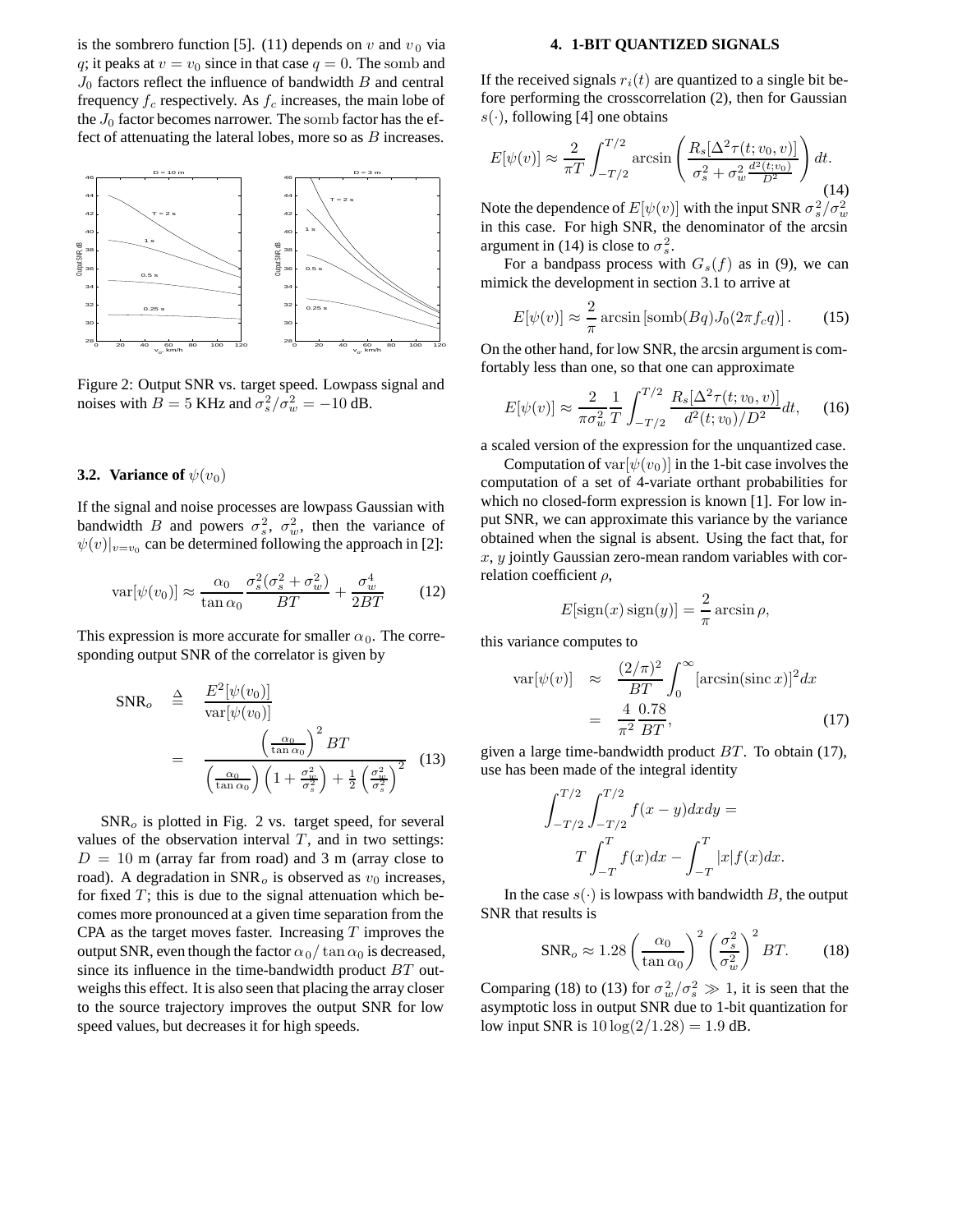

Figure 3: Standard deviation of the speed estimate using double-precision (solid) and 1-bit quantized (dashed) signals.  $2b = 1$  m,  $B = 5$  KHz.

### **5. NUMERICAL RESULTS**

In order to gain more insight into the speed estimator performance, Monte Carlo simulations based on 2000 independent trials were conducted. Fig. 3 shows the standard deviation  $\sigma(\hat{v}_0)$  for both double-precision and 1-bit quantized signal cases, assuming an array separation  $2b = 1$  m,  $c = 340$  m/s, and observation windows of  $T = 1$  and 0.25 s, for two settings:  $D = 10$  m and  $D = 3$  m. The acoustic signature was modeled as a lowpass Gaussian process with bandwidth  $B = 5$  KHz, sampled at  $f_s = 10$  KHz. The delayed values required to generate the synthetic received signals were computed via interpolation.

The standard deviation of the estimate increases with target speed  $v_0$ , as expected in view of the degradation of the output SNR given by (13) with  $v_0$  seen in Fig. 2. The effect of a larger  $T$  is also seen to be more beneficial for slower targets.

The degradation in terms of variance incurred when using 1-bit quantization is seen to be mild. Notice from Fig. 4 that the relative loss, defined as

$$
\frac{\sigma(\hat{v}_0)|_{\text{1bit}} - \sigma(\hat{v}_0)|_{\text{double}}}{v_0}
$$

is higher for low target speeds. Also, increasing  $T$  from 0.25 s to 1 s perceptibly reduces this loss for lower values of  $v_0$ , but not so much for higher ones.



Figure 4: Relative loss of the 1-bit based w.r.t. the doubleprecision based estimator.

| $T(s)$   1.5   1.0   0.75   0.5   0.4   0.3   0.2   0.1 |  |  |  |  |
|---------------------------------------------------------|--|--|--|--|
| 16-bit 43 44 44 44 48 48 50 31                          |  |  |  |  |
| 1-bit $\parallel$ 43   43   44   44   44   38   44   47 |  |  |  |  |

Table 1: Estimated speed  $(km/h)$  with varying  $T$ .

Last, we present the results obtained with real traffic signals, sampled at  $f_s$  = 14.7 KHz and recorded with 16 bit precision with omnidirectional microphones in a setting similar to that of Fig. 1 with  $2b = 0.9$ m and  $D \approx 14.5$  m. (The signals are available at http://www.gts.tsc.uvigo.es/˜valcarce/traffic.html). Fig. 5 shows the waveform and spectrogram of the acoustic signature of a compact car traveling at  $\approx$  40 km/h. Observe the presence of time-localized disturbances of impulsive nature as well as lowpass background noise with no significant spectral content beyond 1 KHz.

Fig. 6 shows  $\psi(v)$  computed with 16- and 1-bit quantized signals. The CPA was taken at  $t = 3.45$  s, determined from the short-time signal variance estimate using a sliding window of length 70 ms after highpass filtering the recorded signals (also shown in Fig. 5). Note how the main lobe widens as  $T$  is reduced. Table 1 gives the speed estimates for several T. It is apparent that a window of  $T \geq 0.5$  s is required, and that using 1-bit quantization is a viable option.